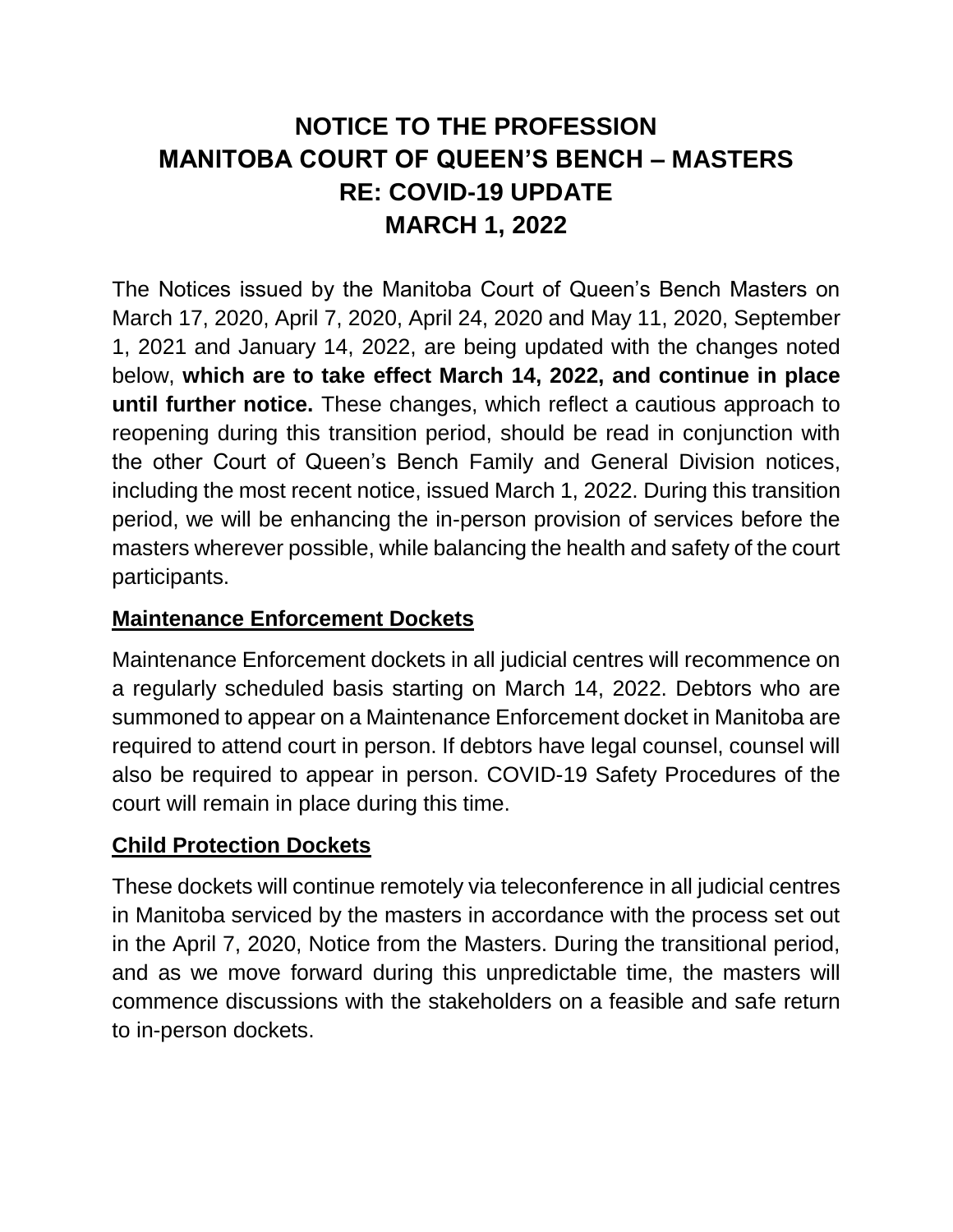#### **Masters' Civil and Family Uncontested List**

The Masters' Uncontested Lists will continue to operate via teleconference, in the manner described in the Notice issued by the Masters on May 11, 2020. The call-in number and ID for those matters on the daily uncontested list remain as follows for the Winnipeg Centre:

Toll-free dial-in number: 1-855-342-6455

Conference ID number: 5589296

For all other centres, the call-in numbers and ID remain the same as confirmed within prior notices from the court.

#### **Bankruptcy Dockets**

The Bankruptcy dockets will continue to proceed remotely via teleconference until further direction from the court, in accordance with the May 11, 2020, Notice.

Upon request, and where appropriate, appearances in person for the necessary provision of viva voce evidence, including cross examination, will be arranged. These matters, where required, will be set off the docket in accordance with directions provided by the presiding registrar. If facilities permit, and where all parties are represented by counsel, video conference capabilities for those appearances may be made available at the discretion of the presiding registrar.

#### **Contested Motions**

Contested motions will continue to be heard via teleconference unless otherwise agreed with the presiding master. Upon request, where video capacity allows and all parties are represented by counsel, arrangements may be made to have contested motions heard via video conference rather than teleconference. These matters may be arranged in the normal course, either at the uncontested list appearance or through the Masters' Coordinator, with leave of the presiding master.